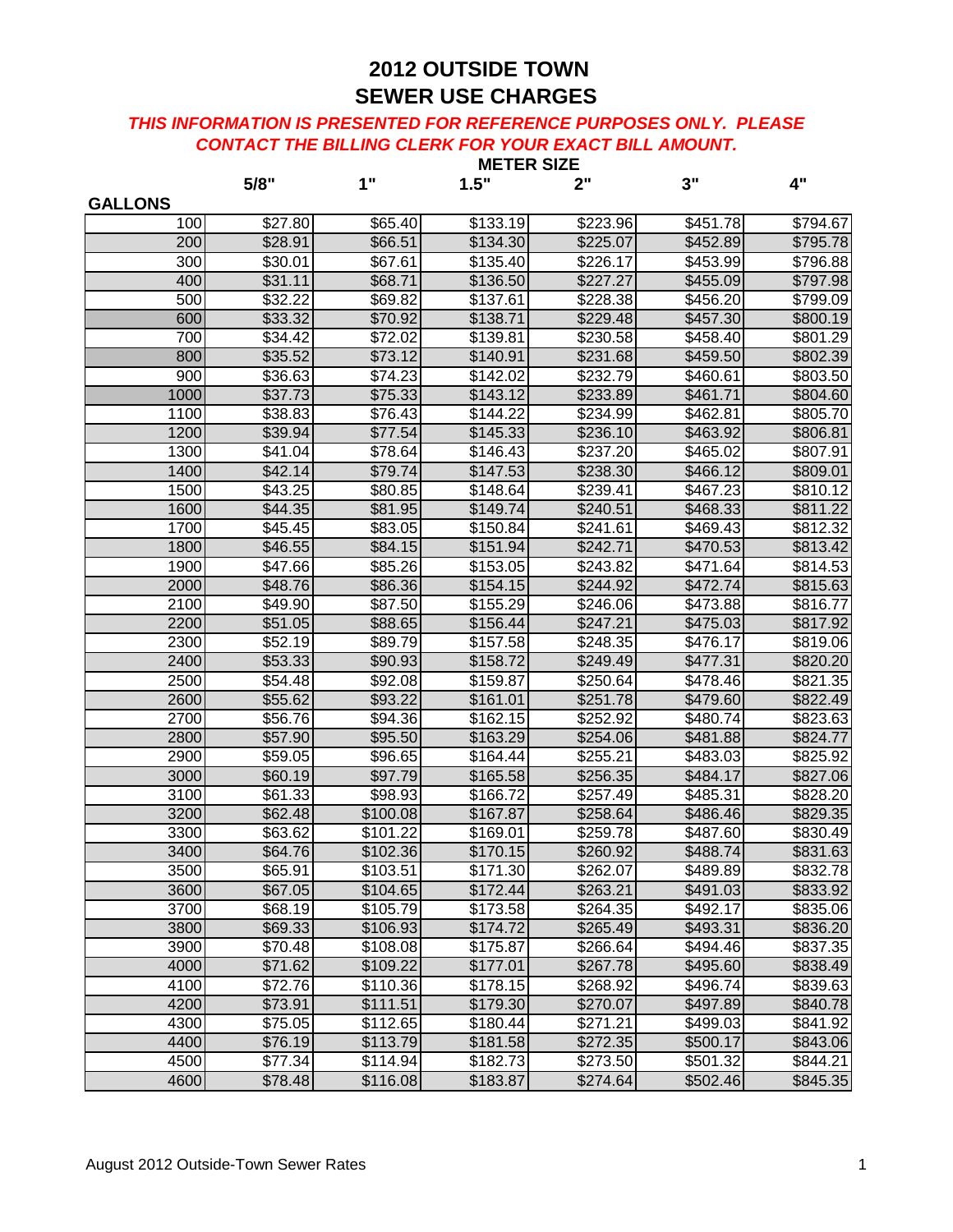|                | <b>METER SIZE</b>    |          |          |                      |          |          |
|----------------|----------------------|----------|----------|----------------------|----------|----------|
|                | 5/8"                 | 1"       | 1.5"     | 2"                   | 3"       | 4"       |
| <b>GALLONS</b> |                      |          |          |                      |          |          |
| 4700           | \$79.62              | \$117.22 | \$185.01 | \$275.78             | \$503.60 | \$846.49 |
| 4800           | \$80.76              | \$118.36 | \$186.15 | \$276.92             | \$504.74 | \$847.63 |
| 4900           | \$81.91              | \$119.51 | \$187.30 | \$278.07             | \$505.89 | \$848.78 |
| 5000           | \$83.05              | \$120.65 | \$188.44 | \$279.21             | \$507.03 | \$849.92 |
| 5100           | \$84.19              | \$121.79 | \$189.58 | \$280.35             | \$508.17 | \$851.06 |
| 5200           | \$85.34              | \$122.94 | \$190.73 | \$281.50             | \$509.32 | \$852.21 |
| 5300           | \$86.48              | \$124.08 | \$191.87 | \$282.64             | \$510.46 | \$853.35 |
| 5400           | \$87.62              | \$125.22 | \$193.01 | \$283.78             | \$511.60 | \$854.49 |
| 5500           | \$88.77              | \$126.37 | \$194.16 | \$284.93             | \$512.75 | \$855.64 |
| 5600           | \$89.91              | \$127.51 | \$195.30 | \$286.07             | \$513.89 | \$856.78 |
| 5700           | \$91.05              | \$128.65 | \$196.44 | $\overline{$}287.21$ | \$515.03 | \$857.92 |
| 5800           | \$92.19              | \$129.79 | \$197.58 | \$288.35             | \$516.17 | \$859.06 |
| 5900           | \$93.34              | \$130.94 | \$198.73 | \$289.50             | \$517.32 | \$860.21 |
| 6000           | \$94.48              | \$132.08 | \$199.87 | \$290.64             | \$518.46 | \$861.35 |
| 6100           | \$95.68              | \$133.28 | \$201.07 | \$291.84             | \$519.66 | \$862.55 |
| 6200           | \$96.87              | \$134.47 | \$202.26 | \$293.03             | \$520.85 | \$863.74 |
| 6300           | \$98.07              | \$135.67 | \$203.46 | \$294.23             | \$522.05 | \$864.94 |
| 6400           | \$99.27              | \$136.87 | \$204.66 | \$295.43             | \$523.25 | \$866.14 |
| 6500           | \$100.47             | \$138.07 | \$205.86 | \$296.63             | \$524.45 | \$867.34 |
| 6600           | \$101.66             | \$139.26 | \$207.05 | \$297.82             | \$525.64 | \$868.53 |
| 6700           | \$102.86             | \$140.46 | \$208.25 | \$299.02             | \$526.84 | \$869.73 |
| 6800           | \$104.06             | \$141.66 | \$209.45 | \$300.22             | \$528.04 | \$870.93 |
| 6900           | \$105.25             | \$142.85 | \$210.64 | \$301.41             | \$529.23 | \$872.12 |
| 7000           | \$106.45             | \$144.05 | \$211.84 | \$302.61             | \$530.43 | \$873.32 |
| 7100           | \$107.65             | \$145.25 | \$213.04 | \$303.81             | \$531.63 | \$874.52 |
| 7200           | \$108.84             | \$146.44 | \$214.23 | \$305.00             | \$532.82 | \$875.71 |
| 7300           | \$110.04             | \$147.64 | \$215.43 | \$306.20             | \$534.02 | \$876.91 |
| 7400           | \$111.24             | \$148.84 | \$216.63 | \$307.40             | \$535.22 | \$878.11 |
| 7500           | \$112.44             | \$150.04 | \$217.83 | \$308.60             | \$536.42 | \$879.31 |
| 7600           | \$113.63             | \$151.23 | \$219.02 | \$309.79             | \$537.61 | \$880.50 |
| 7700           | \$114.83             | \$152.43 | \$220.22 | \$310.99             | \$538.81 | \$881.70 |
| 7800           | \$116.03             | \$153.63 | \$221.42 | \$312.19             | \$540.01 | \$882.90 |
| 7900           | \$117.22             | \$154.82 | \$222.61 | \$313.38             | \$541.20 | \$884.09 |
| 8000           | \$118.42             | \$156.02 | \$223.81 | \$314.58             | \$542.40 | \$885.29 |
| 8100           | \$119.62             | \$157.22 | \$225.01 | \$315.78             | \$543.60 | \$886.49 |
| 8200           | \$120.81             | \$158.41 | \$226.20 | \$316.97             | \$544.79 | \$887.68 |
| 8300           | $\overline{$}122.01$ | \$159.61 | \$227.40 | \$318.17             | \$545.99 | \$888.88 |
| 8400           | \$123.21             | \$160.81 | \$228.60 | \$319.37             | \$547.19 | \$890.08 |
| 8500           | \$124.41             | \$162.01 | \$229.80 | \$320.57             | \$548.39 | \$891.28 |
| 8600           | \$125.60             | \$163.20 | \$230.99 | \$321.76             | \$549.58 | \$892.47 |
| 8700           | \$126.80             | \$164.40 | \$232.19 | \$322.96             | \$550.78 | \$893.67 |
| 8800           | \$128.00             | \$165.60 | \$233.39 | \$324.16             | \$551.98 | \$894.87 |
| 8900           | \$129.19             | \$166.79 | \$234.58 | \$325.35             | \$553.17 | \$896.06 |
| 9000           | \$130.39             | \$167.99 | \$235.78 | \$326.55             | \$554.37 | \$897.26 |
| 9100           | \$131.59             | \$169.19 | \$236.98 | \$327.75             | \$555.57 | \$898.46 |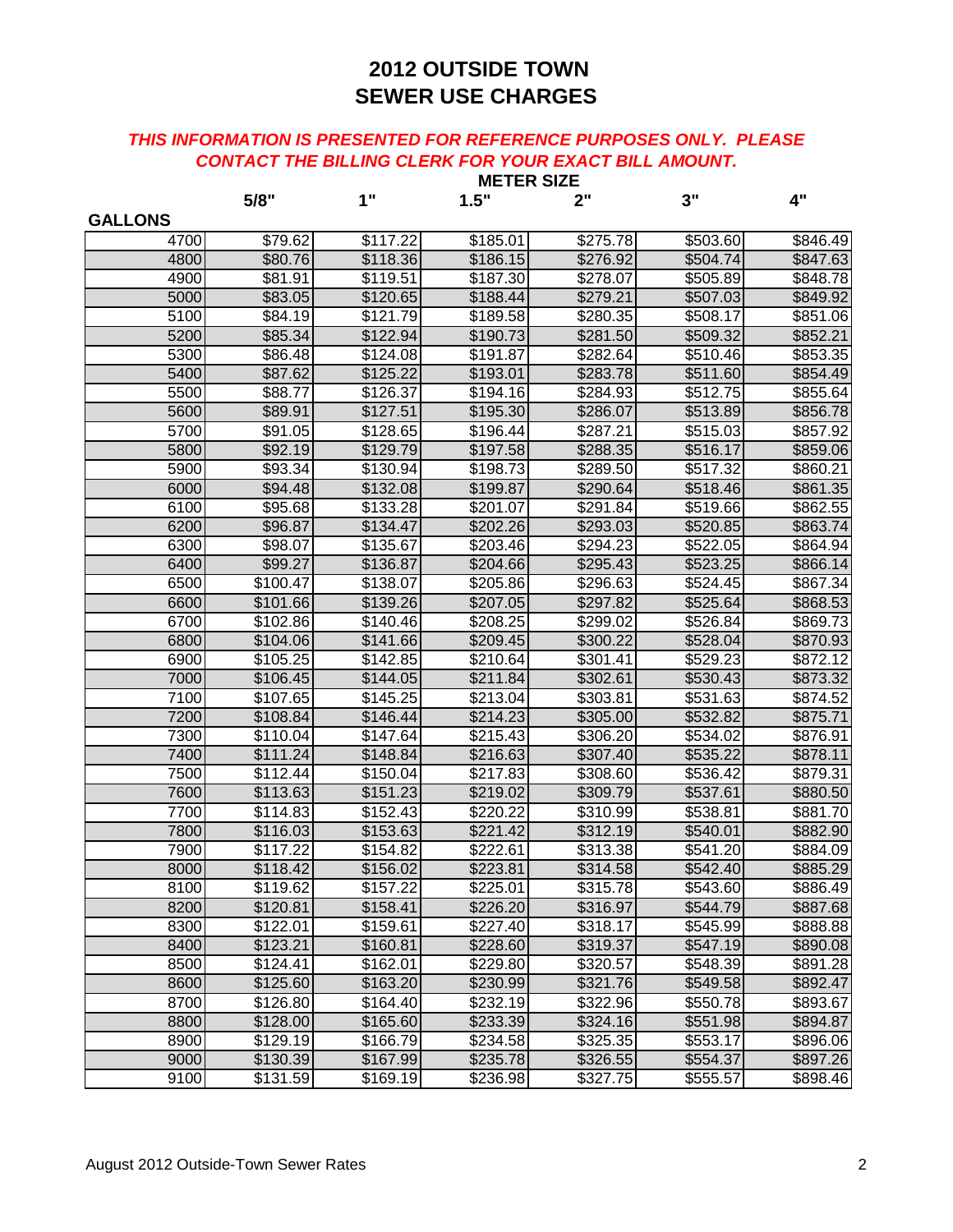|                | <b>METER SIZE</b>    |          |          |          |          |          |
|----------------|----------------------|----------|----------|----------|----------|----------|
|                | 5/8"                 | 1"       | 1.5"     | 2"       | 3"       | 4"       |
| <b>GALLONS</b> |                      |          |          |          |          |          |
| 9200           | \$132.78             | \$170.38 | \$238.17 | \$328.94 | \$556.76 | \$899.65 |
| 9300           | \$133.98             | \$171.58 | \$239.37 | \$330.14 | \$557.96 | \$900.85 |
| 9400           | \$135.18             | \$172.78 | \$240.57 | \$331.34 | \$559.16 | \$902.05 |
| 9500           | \$136.38             | \$173.98 | \$241.77 | \$332.54 | \$560.36 | \$903.25 |
| 9600           | \$137.57             | \$175.17 | \$242.96 | \$333.73 | \$561.55 | \$904.44 |
| 9700           | \$138.77             | \$176.37 | \$244.16 | \$334.93 | \$562.75 | \$905.64 |
| 9800           | \$139.97             | \$177.57 | \$245.36 | \$336.13 | \$563.95 | \$906.84 |
| 9900           | \$141.16             | \$178.76 | \$246.55 | \$337.32 | \$565.14 | \$908.03 |
| 10000          | \$142.36             | \$179.96 | \$247.75 | \$338.52 | \$566.34 | \$909.23 |
| 10100          | \$143.56             | \$181.16 | \$248.95 | \$339.72 | \$567.54 | \$910.43 |
| 10200          | \$144.75             | \$182.35 | \$250.14 | \$340.91 | \$568.73 | \$911.62 |
| 10300          | $\overline{$}145.95$ | \$183.55 | \$251.34 | \$342.11 | \$569.93 | \$912.82 |
| 10400          | \$147.15             | \$184.75 | \$252.54 | \$343.31 | \$571.13 | \$914.02 |
| 10500          | \$148.35             | \$185.95 | \$253.74 | \$344.51 | \$572.33 | \$915.22 |
| 10600          | \$149.54             | \$187.14 | \$254.93 | \$345.70 | \$573.52 | \$916.41 |
| 10700          | \$150.74             | \$188.34 | \$256.13 | \$346.90 | \$574.72 | \$917.61 |
| 10800          | \$151.94             | \$189.54 | \$257.33 | \$348.10 | \$575.92 | \$918.81 |
| 10900          | \$153.13             | \$190.73 | \$258.52 | \$349.29 | \$577.11 | \$920.00 |
| 11000          | \$154.33             | \$191.93 | \$259.72 | \$350.49 | \$578.31 | \$921.20 |
| 11100          | \$155.53             | \$193.13 | \$260.92 | \$351.69 | \$579.51 | \$922.40 |
| 11200          | \$156.72             | \$194.32 | \$262.11 | \$352.88 | \$580.70 | \$923.59 |
| 11300          | \$157.92             | \$195.52 | \$263.31 | \$354.08 | \$581.90 | \$924.79 |
| 11400          | \$159.12             | \$196.72 | \$264.51 | \$355.28 | \$583.10 | \$925.99 |
| 11500          | \$160.32             | \$197.92 | \$265.71 | \$356.48 | \$584.30 | \$927.19 |
| 11600          | \$161.51             | \$199.11 | \$266.90 | \$357.67 | \$585.49 | \$928.38 |
| 11700          | \$162.71             | \$200.31 | \$268.10 | \$358.87 | \$586.69 | \$929.58 |
| 11800          | \$163.91             | \$201.51 | \$269.30 | \$360.07 | \$587.89 | \$930.78 |
| 11900          | $\overline{$}165.10$ | \$202.70 | \$270.49 | \$361.26 | \$589.08 | \$931.97 |
| 12000          | \$166.30             | \$203.90 | \$271.69 | \$362.46 | \$590.28 | \$933.17 |
| 12100          | \$167.50             | \$205.10 | \$272.89 | \$363.66 | \$591.48 | \$934.37 |
| 12200          | \$168.69             | \$206.29 | \$274.08 | \$364.85 | \$592.67 | \$935.56 |
| 12300          | \$169.89             | \$207.49 | \$275.28 | \$366.05 | \$593.87 | \$936.76 |
| 12400          | \$171.09             | \$208.69 | \$276.48 | \$367.25 | \$595.07 | \$937.96 |
| 12500          | \$172.29             | \$209.89 | \$277.68 | \$368.45 | \$596.27 | \$939.16 |
| 12600          | \$173.48             | \$211.08 | \$278.87 | \$369.64 | \$597.46 | \$940.35 |
| 12700          | \$174.68             | \$212.28 | \$280.07 | \$370.84 | \$598.66 | \$941.55 |
| 12800          | \$175.88             | \$213.48 | \$281.27 | \$372.04 | \$599.86 | \$942.75 |
| 12900          | \$177.07             | \$214.67 | \$282.46 | \$373.23 | \$601.05 | \$943.94 |
| 13000          | \$178.27             | \$215.87 | \$283.66 | \$374.43 | \$602.25 | \$945.14 |
| 13100          | \$179.47             | \$217.07 | \$284.86 | \$375.63 | \$603.45 | \$946.34 |
| 13200          | \$180.66             | \$218.26 | \$286.05 | \$376.82 | \$604.64 | \$947.53 |
| 13300          | \$181.86             | \$219.46 | \$287.25 | \$378.02 | \$605.84 | \$948.73 |
| 13400          | \$183.06             | \$220.66 | \$288.45 | \$379.22 | \$607.04 | \$949.93 |
| 13500          | \$184.26             | \$221.86 | \$289.65 | \$380.42 | \$608.24 | \$951.13 |
| 13600          | \$185.45             | \$223.05 | \$290.84 | \$381.61 | \$609.43 | \$952.32 |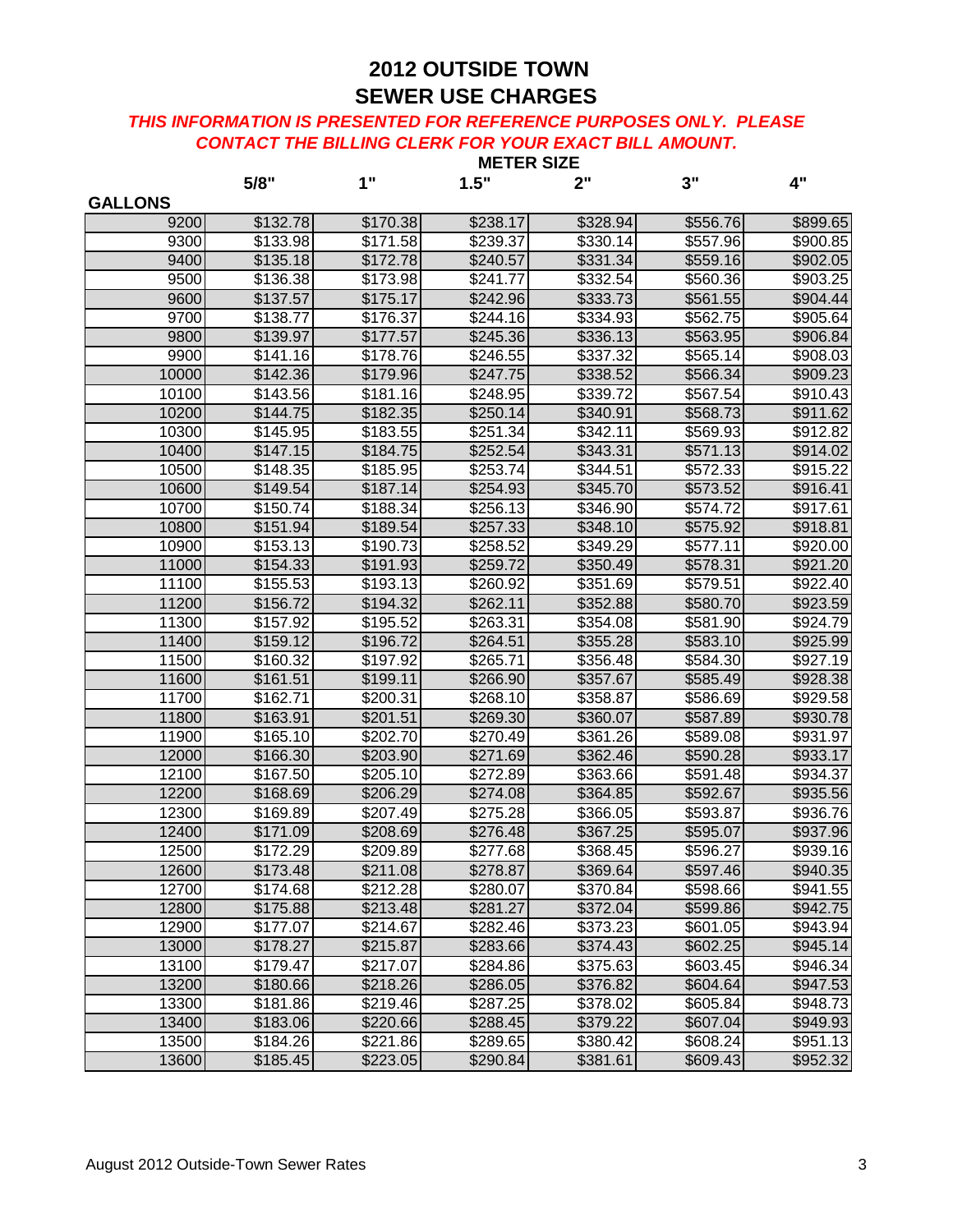|                | <b>METER SIZE</b> |                      |          |                      |                      |            |  |
|----------------|-------------------|----------------------|----------|----------------------|----------------------|------------|--|
|                | 5/8"              | 1"                   | 1.5"     | 2"                   | 3"                   | 4"         |  |
| <b>GALLONS</b> |                   |                      |          |                      |                      |            |  |
| 13700          | \$186.65          | \$224.25             | \$292.04 | \$382.81             | \$610.63             | \$953.52   |  |
| 13800          | \$187.85          | \$225.45             | \$293.24 | \$384.01             | \$611.83             | \$954.72   |  |
| 13900          | \$189.04          | \$226.64             | \$294.43 | \$385.20             | $\overline{$}613.02$ | \$955.91   |  |
| 14000          | \$190.24          | \$227.84             | \$295.63 | \$386.40             | \$614.22             | \$957.11   |  |
| 14100          | \$191.44          | \$229.04             | \$296.83 | \$387.60             | \$615.42             | \$958.31   |  |
| 14200          | \$192.63          | \$230.23             | \$298.02 | \$388.79             | \$616.61             | \$959.50   |  |
| 14300          | \$193.83          | \$231.43             | \$299.22 | \$389.99             | \$617.81             | \$960.70   |  |
| 14400          | \$195.03          | \$232.63             | \$300.42 | \$391.19             | \$619.01             | \$961.90   |  |
| 14500          | \$196.23          | \$233.83             | \$301.62 | \$392.39             | $\overline{$}620.21$ | \$963.10   |  |
| 14600          | \$197.42          | \$235.02             | \$302.81 | \$393.58             | \$621.40             | \$964.29   |  |
| 14700          | \$198.62          | \$236.22             | \$304.01 | \$394.78             | \$622.60             | \$965.49   |  |
| 14800          | \$199.82          | \$237.42             | \$305.21 | \$395.98             | \$623.80             | \$966.69   |  |
| 14900          | \$201.01          | \$238.61             | \$306.40 | \$397.17             | \$624.99             | \$967.88   |  |
| 15000          | \$202.21          | \$239.81             | \$307.60 | \$398.37             | \$626.19             | \$969.08   |  |
| 15100          | \$203.48          | \$241.08             | \$308.87 | \$399.64             | \$627.46             | \$970.35   |  |
| 15200          | \$204.74          | \$242.34             | \$310.13 | \$400.90             | \$628.72             | \$971.61   |  |
| 15300          | \$206.01          | $\overline{$}243.61$ | \$311.40 | \$402.17             | \$629.99             | \$972.88   |  |
| 15400          | \$207.27          | \$244.87             | \$312.66 | \$403.43             | \$631.25             | \$974.14   |  |
| 15500          | \$208.54          | \$246.14             | \$313.93 | \$404.70             | \$632.52             | \$975.41   |  |
| 15600          | \$209.80          | \$247.40             | \$315.19 | \$405.96             | \$633.78             | \$976.67   |  |
| 15700          | \$211.07          | \$248.67             | \$316.46 | \$407.23             | \$635.05             | \$977.94   |  |
| 15800          | \$212.33          | \$249.93             | \$317.72 | \$408.49             | \$636.31             | \$979.20   |  |
| 15900          | \$213.60          | \$251.20             | \$318.99 | \$409.76             | \$637.58             | \$980.47   |  |
| 16000          | \$214.86          | \$252.46             | \$320.25 | \$411.02             | \$638.84             | \$981.73   |  |
| 16100          | \$216.13          | \$253.73             | \$321.52 | \$412.29             | \$640.11             | \$983.00   |  |
| 16200          | \$217.39          | \$254.99             | \$322.78 | \$413.55             | \$641.37             | \$984.26   |  |
| 16300          | \$218.66          | \$256.26             | \$324.05 | \$414.82             | \$642.64             | \$985.53   |  |
| 16400          | \$219.92          | \$257.52             | \$325.31 | \$416.08             | \$643.90             | \$986.79   |  |
| 16500          | \$221.19          | \$258.79             | \$326.58 | \$417.35             | \$645.17             | \$988.06   |  |
| 16600          | \$222.45          | \$260.05             | \$327.84 | $\overline{$}418.61$ | \$646.43             | \$989.32   |  |
| 16700          | \$223.72          | \$261.32             | \$329.11 | \$419.88             | \$647.70             | \$990.59   |  |
| 16800          | \$224.98          | \$262.58             | \$330.37 | \$421.14             | \$648.96             | \$991.85   |  |
| 16900          | \$226.25          | \$263.85             | \$331.64 | \$422.41             | \$650.23             | \$993.12   |  |
| 17000          | \$227.51          | \$265.11             | \$332.90 | \$423.67             | \$651.49             | \$994.38   |  |
| 17100          | \$228.78          | \$266.38             | \$334.17 | \$424.94             | \$652.76             | \$995.65   |  |
| 17200          | \$230.04          | \$267.64             | \$335.43 | $\sqrt{$426.20}$     | \$654.02             | \$996.91   |  |
| 17300          | \$231.31          | \$268.91             | \$336.70 | \$427.47             | \$655.29             | \$998.18   |  |
| 17400          | \$232.57          | \$270.17             | \$337.96 | \$428.73             | \$656.55             | \$999.44   |  |
| 17500          | \$233.84          | \$271.44             | \$339.23 | \$430.00             | \$657.82             | \$1,000.71 |  |
| 17600          | \$235.10          | \$272.70             | \$340.49 | \$431.26             | \$659.08             | \$1,001.97 |  |
| 17700          | \$236.37          | \$273.97             | \$341.76 | \$432.53             | \$660.35             | \$1,003.24 |  |
| 17800          | \$237.63          | \$275.23             | \$343.02 | \$433.79             | \$661.61             | \$1,004.50 |  |
| 17900          | \$238.90          | \$276.50             | \$344.29 | \$435.06             | \$662.88             | \$1,005.77 |  |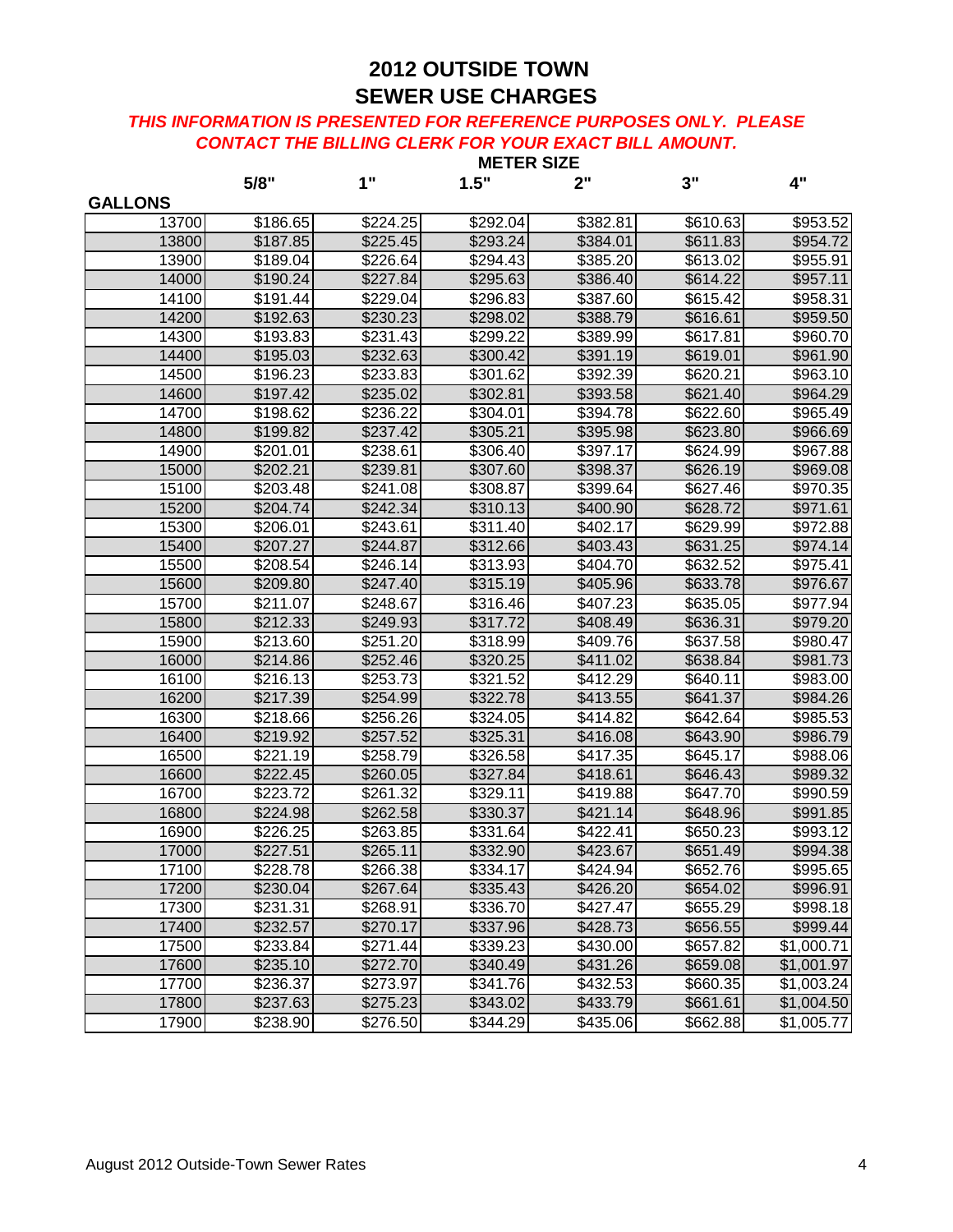|                | 5/8"     | 1"       | 1.5"     | 2"       | 3"                   | 4"         |
|----------------|----------|----------|----------|----------|----------------------|------------|
| <b>GALLONS</b> |          |          |          |          |                      |            |
| 18000          | \$240.16 | \$277.76 | \$345.55 | \$436.32 | \$664.14             | \$1,007.03 |
| 18100          | \$241.43 | \$279.03 | \$346.82 | \$437.59 | \$665.41             | \$1,008.30 |
| 18200          | \$242.69 | \$280.29 | \$348.08 | \$438.85 | \$666.67             | \$1,009.56 |
| 18300          | \$243.96 | \$281.56 | \$349.35 | \$440.12 | \$667.94             | \$1,010.83 |
| 18400          | \$245.22 | \$282.82 | \$350.61 | \$441.38 | \$669.20             | \$1,012.09 |
| 18500          | \$246.49 | \$284.09 | \$351.88 | \$442.65 | \$670.47             | \$1,013.36 |
| 18600          | \$247.75 | \$285.35 | \$353.14 | \$443.91 | \$671.73             | \$1,014.62 |
| 18700          | \$249.02 | \$286.62 | \$354.41 | \$445.18 | \$673.00             | \$1,015.89 |
| 18800          | \$250.28 | \$287.88 | \$355.67 | \$446.44 | \$674.26             | \$1,017.15 |
| 18900          | \$251.55 | \$289.15 | \$356.94 | \$447.71 | \$675.53             | \$1,018.42 |
| 19000          | \$252.81 | \$290.41 | \$358.20 | \$448.97 | \$676.79             | \$1,019.68 |
| 19100          | \$254.08 | \$291.68 | \$359.47 | \$450.24 | \$678.06             | \$1,020.95 |
| 19200          | \$255.34 | \$292.94 | \$360.73 | \$451.50 | \$679.32             | \$1,022.21 |
| 19300          | \$256.61 | \$294.21 | \$362.00 | \$452.77 | \$680.59             | \$1,023.48 |
| 19400          | \$257.87 | \$295.47 | \$363.26 | \$454.03 | \$681.85             | \$1,024.74 |
| 19500          | \$259.14 | 3296.74  | \$364.53 | \$455.30 | \$683.12             | \$1,026.01 |
| 19600          | \$260.40 | \$298.00 | \$365.79 | \$456.56 | \$684.38             | \$1,027.27 |
| 19700          | \$261.67 | \$299.27 | \$367.06 | \$457.83 | \$685.65             | \$1,028.54 |
| 19800          | \$262.93 | \$300.53 | \$368.32 | \$459.09 | \$686.91             | \$1,029.80 |
| 19900          | \$264.20 | \$301.80 | \$369.59 | \$460.36 | \$688.18             | \$1,031.07 |
| 20000          | \$265.46 | \$303.06 | \$370.85 | \$461.62 | \$689.44             | \$1,032.33 |
| 20100          | \$266.73 | \$304.33 | \$372.12 | \$462.89 | \$690.71             | \$1,033.60 |
| 20200          | \$267.99 | \$305.59 | \$373.38 | \$464.15 | \$691.97             | \$1,034.86 |
| 20300          | \$269.26 | \$306.86 | \$374.65 | \$465.42 | \$693.24             | \$1,036.13 |
| 20400          | \$270.52 | \$308.12 | \$375.91 | \$466.68 | \$694.50             | \$1,037.39 |
| 20500          | \$271.79 | \$309.39 | \$377.18 | \$467.95 | \$695.77             | \$1,038.66 |
| 20600          | \$273.05 | \$310.65 | \$378.44 | \$469.21 | \$697.03             | \$1,039.92 |
| 20700          | \$274.32 | \$311.92 | \$379.71 | \$470.48 | \$698.30             | \$1,041.19 |
| 20800          | \$275.58 | \$313.18 | \$380.97 | \$471.74 | \$699.56             | \$1,042.45 |
| 20900          | \$276.85 | \$314.45 | \$382.24 | \$473.01 | \$700.83             | \$1,043.72 |
| 21000          | \$278.11 | \$315.71 | \$383.50 | \$474.27 | \$702.09             | \$1,044.98 |
| 21100          | \$279.38 | \$316.98 | \$384.77 | \$475.54 | \$703.36             | \$1,046.25 |
| 21200          | \$280.64 | \$318.24 | \$386.03 | \$476.80 | \$704.62             | \$1,047.51 |
| 21300          | \$281.91 | \$319.51 | \$387.30 | \$478.07 | \$705.89             | \$1,048.78 |
| 21400          | \$283.17 | \$320.77 | \$388.56 | \$479.33 | \$707.15             | \$1,050.04 |
| 21500          | \$284.44 | \$322.04 | \$389.83 | \$480.60 | $\overline{$}708.42$ | \$1,051.31 |
| 21600          | \$285.70 | \$323.30 | \$391.09 | \$481.86 | \$709.68             | \$1,052.57 |
| 21700          | \$286.97 | \$324.57 | \$392.36 | \$483.13 | \$710.95             | \$1,053.84 |
| 21800          | \$288.23 | \$325.83 | \$393.62 | \$484.39 | \$712.21             | \$1,055.10 |
| 21900          | \$289.50 | \$327.10 | \$394.89 | \$485.66 | \$713.48             | \$1,056.37 |
| 22000          | \$290.76 | \$328.36 | \$396.15 | \$486.92 | \$714.74             | \$1,057.63 |
| 22100          | \$292.03 | \$329.63 | \$397.42 | \$488.19 | \$716.01             | \$1,058.90 |
| 22200          | \$293.29 | \$330.89 | \$398.68 | \$489.45 | \$717.27             | \$1,060.16 |